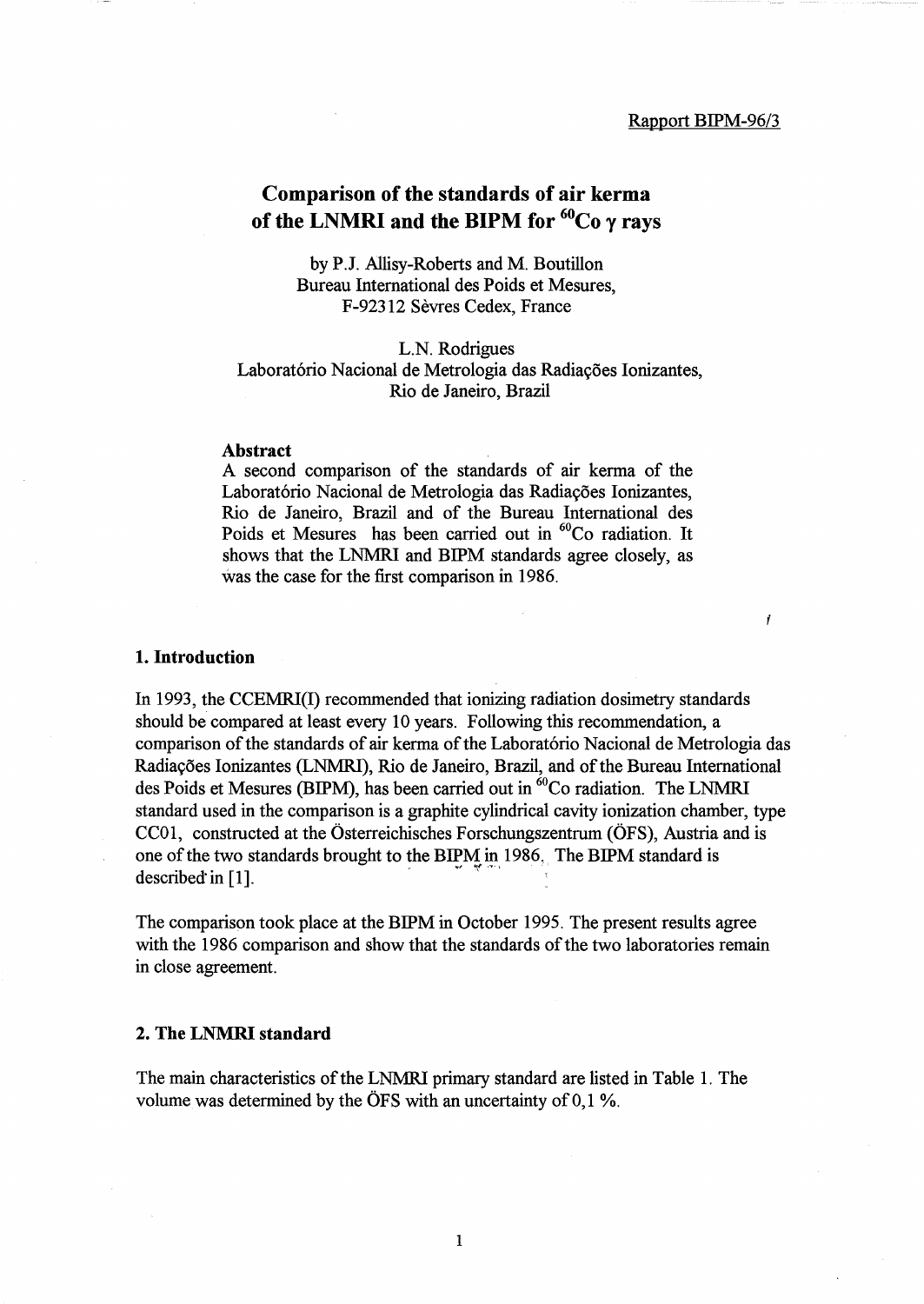| <b>LNMRI</b> standard |                        | CCO1-110                  |
|-----------------------|------------------------|---------------------------|
|                       |                        | Nominal value / mm        |
| Chamber               | Outer height           | 19                        |
|                       | Outer diameter         | 19                        |
|                       | Inner height           | 11                        |
|                       | Inner diameter         | 11                        |
|                       | Wall thickness         |                           |
| Electrode             | Diameter               | $\mathbf{2}$              |
|                       | Height                 | 10                        |
|                       |                        |                           |
| Volume                | Air cavity             | $1,0176$ cm <sup>3</sup>  |
| Wall                  | <b>Materials</b>       | ultrapure graphite        |
|                       |                        | EK51 Ringsdorff           |
|                       | Density                | 1,71 $g \cdot cm^{-3}$    |
|                       | Impurity               | $\leq 1.5 \times 10^{-4}$ |
| Insulator             |                        | polyethylene              |
| Applied voltage       | <b>Both polarities</b> | 250 V                     |

## **3. Conditions of measurement**

The air kerma is determined under the following conditions [2]:

- the centre of the chamber is placed at the reference point,
- the distance from source to reference plane is 1 m,
- the field size in air at the reference plane is 10 cm x 10 cm, the photon fluence rate at the centre of each side of the square being 50 % of the photon fluence rate at the centre of the square.

 $\rlap{.}^{\prime}$ 

## **4. Determination of the air kerma**

The air kerma rate is determined from

$$
\dot{K} = \frac{I}{m} \frac{W}{e} \frac{1}{1 - \overline{g}} \left( \frac{\mu_{\text{en}}}{\rho} \right)_{\mathbf{a}, \mathbf{c}} \overline{s}_{\mathbf{c}, \mathbf{a}} \cdot \prod_{\mathbf{a}} k_{\mathbf{f}} \cdots , \quad \dots \quad (1)
$$

where

| I/m                  | is the mass ionization current measured by the standard,                                                     |
|----------------------|--------------------------------------------------------------------------------------------------------------|
| W                    | is the average energy spent by an electron of charge $e$ to produce an ion pair                              |
|                      | in dry air,                                                                                                  |
| $\overline{g}$       | is the fraction of energy lost by bremsstrahlung,                                                            |
|                      | $(\mu_{en}/\rho)_{a,c}$ is the ratio of the mean mass-energy absorption coefficients of air and<br>graphite, |
| $\overline{s}_{c,a}$ | is the ratio of the mean stopping powers of graphite and air,                                                |
| $\Pi k_i$            | is the product of the correction factors to be applied to the standard.                                      |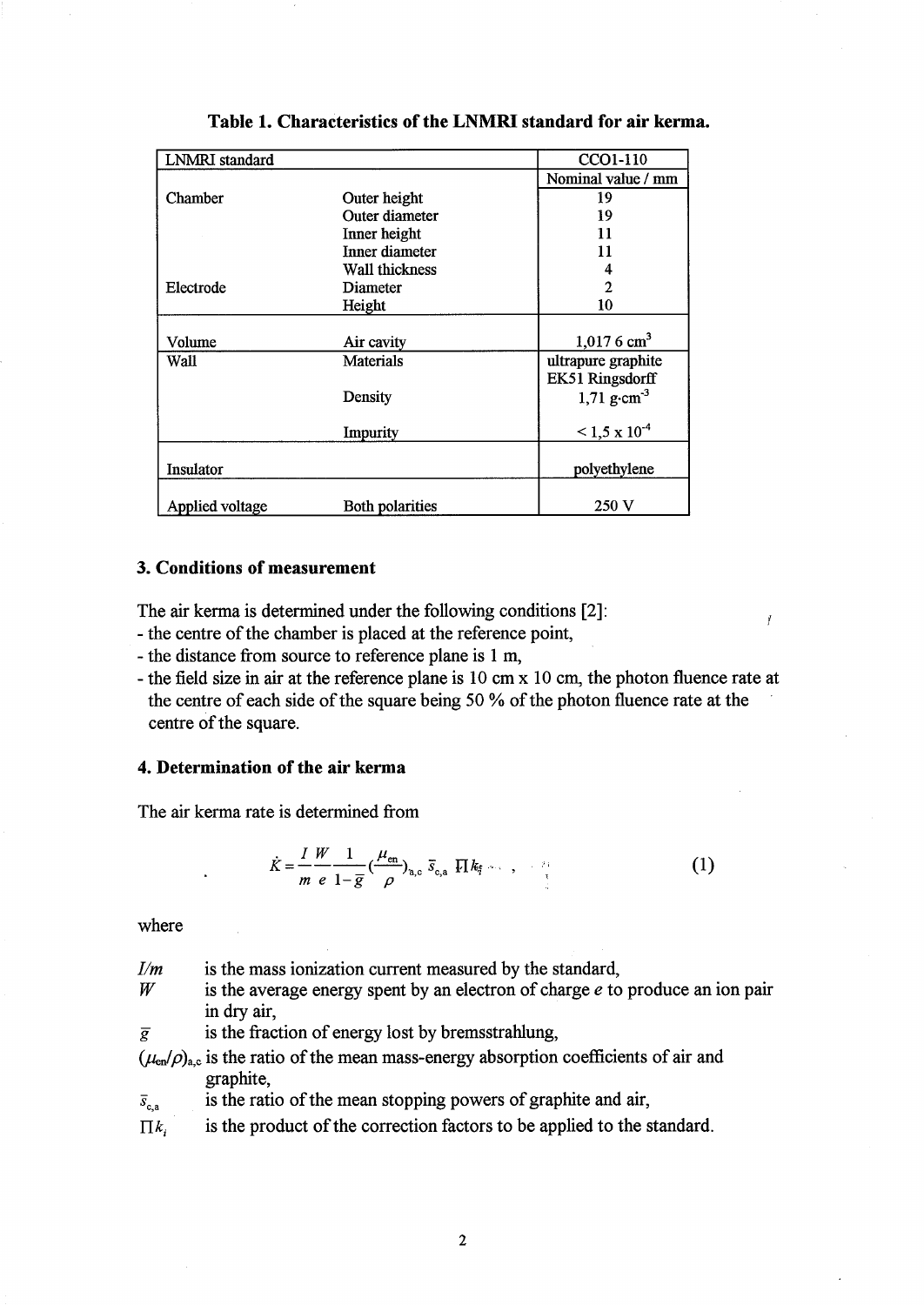#### 5. **Correction factors relating to the air kerma standards**

Since the last comparison in 1986, the BIPM has changed its  ${}^{60}$ Co source (6 TBq) to one of higher activity (170 TBq). Thus, some of the correction factors applicable to the BIPM standard, namely for axial and radial non-uniformity of the beam, incomplete ion collection, distance to the source, stopping power ratio and chamber wall effect, have been modified to take into account the differences between the two beams in cross section (circular and square), air kerma rate ( $0.12 \text{ mGy s}^{-1}$  and 6 mGy s<sup>-1</sup>), and energy spectrum (the ratio of energy fluences of the scattered and unscattered photons is 8 % and 14 %, respectively). Corresponding changes have also been estimated for some of the correction factors relating to the LNMRI standard during the comparison. They are described briefly in the following paragraphs:

*- radial non-uniformity (km).* The new correction factors for the two standards are deduced from the experimental work described in [3].

*- incomplete ion collection (ks).* Previous measurements made at the BIPM with different cavity chambers allow accurate determination of the changes in the correction factors for the two standards [4].

*- stopping power ratio* ( $\bar{s}_{e,a}$ ). Recalculations of the stopping power ratios of the two standards take into account the electron spectrum in the graphite chamber wall when using the new  ${}^{60}Co$  source.

*- axial non-uniformity* of the beam  $(k_{an})$ . The axial non-uniformity correction has been recalculated for the BIPM standard taking into account the change in the reference distance (1,12 m to 1,0 m) and the change in the attenuation coefficient of graphite  $\mu_c$ , resulting from the difference in photon spectrum. The LNMRI does not apply a correction for this effect.

*- wall effect* ( $k_w = k_{sc} \times k_{at} \times k_{CEP}$ ). The correction factors for attenuation and scattering in the graphite walls were determined experimentally for the two standards in 1986 [5] by measuring the effect of adding graphite to the chamber wall. The change in the values of  $k_{\rm sc}$  and  $k_{\rm at}$ , due to the change in the spectrum, was evaluated for the BIPM standard by a Monte-Carlo calculation. The factor  $k_{\text{CEP}}$  was also modified as a result of the changes in the reference distance and  $i\mathbf{r}, \mu_c$ .

For the LNMRI standard, the 1986 value for the combined correction factor  $k_w$  is used as no new experimental data is available for this chamber. Some Monte-Carlo calculations for the correction factors for this standard have been made by Rogers and Bielajew [6,7] and give a value for  $k_w$  of 1,020 0. This is 0,74 % more than the value estimated from measurements and is explained partly by the linear extrapolation technique used to obtain the factor. In 1986,  $k_w$  and the correction for the centre for electron production were assessed as a single value at the LNMRI. Nowadays it is felt appropriate to separate the  $k_{\text{CEP}}$ , as it is derived in a different way. For this standard, a value for  $k_{\text{CEP}}$  which assumes that the mean centre is at 0,78 mm from the inner cavity wall of CC01 type chambers, has been used [8].

*- stem scattering* ( $k_{st}$ ) The correction for scattering from the stem has been measured for each standard and does not differ significantly from unity.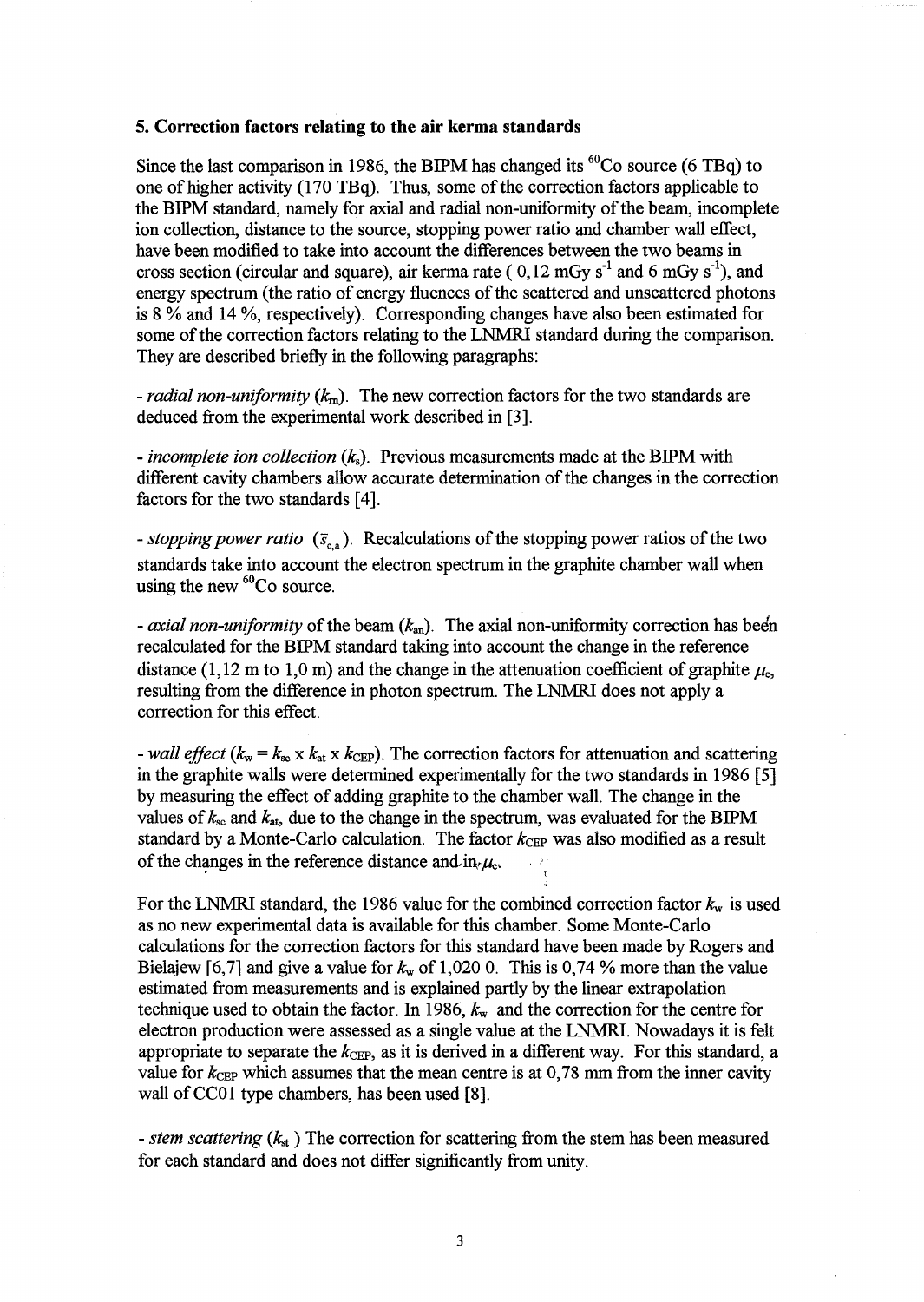The overall effect of the changes since 1986 is to reduce the value for the BIPM standard by 0,02 % and, neglecting the change in the wall effect, increase that for the LNMRI standard by 0,09 %.

The values of the physical constants [9] and the correction factors entering in equation (1) are shown in Table 2 for both standards.

# Table 2. Physical constants and correction factors entering in the determination of the air kerma rates,  $\dot{K}_{\text{BIPM}}$  and  $\dot{K}_{\text{LNMRI}}$ , and their estimated relative uncertainties in the  $BIPM<sup>o</sup>Co beam.$

|                               |                                                                           | <b>BIPM</b>              | <b>BIPM</b> relative       |           | <b>LNMRI</b>   | <b>LNMRI</b> relative      |              |                              | $R_{\dot{K}}$ relative |
|-------------------------------|---------------------------------------------------------------------------|--------------------------|----------------------------|-----------|----------------|----------------------------|--------------|------------------------------|------------------------|
|                               |                                                                           | values                   | uncertainty <sup>(1)</sup> |           | values         | uncertainty <sup>(1)</sup> |              |                              | uncertainty $(1)$      |
|                               |                                                                           |                          |                            |           |                |                            |              |                              |                        |
|                               |                                                                           |                          | $100 s_i$                  | $100 u_i$ |                | $100 s_i$                  | $100 u_i$    | $100 s_i$                    | $100 u_i$              |
|                               | <b>Physical constants</b><br>dry air density / $\text{kg}\cdot\text{m}^3$ | 1,293 0                  |                            | 0,01      | 1,293 0        |                            | 0,01         |                              |                        |
|                               |                                                                           | 0,998 5                  | ÷,                         | 0,05      | 0,998 5        | ÷.                         | 0,05         |                              | $\frac{1}{2}$          |
|                               | $(\mu_{\text{\rm en}}/\rho)_{\text{a,c}}$                                 | 1,0010                   | $\blacksquare$             | 0,30      | 1,001 1        |                            | 0,30         | $\blacksquare$               | 0,01                   |
| $\overline{s}_{\mathrm{c,a}}$ |                                                                           |                          |                            |           |                |                            |              |                              |                        |
|                               |                                                                           | $1,0003^{(2)}$           |                            |           | $1,0007^{(2)}$ |                            |              |                              |                        |
|                               | $W/e$ / $(J \cdot C^{-1})$                                                | 33,97                    |                            | 0,15      | 33,97          |                            | 0,15         |                              |                        |
|                               | $\overline{g}$ fraction of energy lost by                                 | 0,0032                   |                            | 0,02      | 0,0032         |                            | 0,02         |                              |                        |
|                               | bremsstrahlung                                                            |                          |                            |           |                |                            |              | Ĭ                            |                        |
|                               | <b>Correction factors</b>                                                 |                          |                            |           |                |                            |              |                              |                        |
| $k_{\rm s}$                   | recombination losses                                                      | 1,0016                   | 0,007                      | 0,01      | $1,0023^{(3)}$ | 0,01                       | 0,01         | 0,01                         | 0,01                   |
|                               |                                                                           | $1,0015^{(2)}$           |                            |           | $1,0022^{(2)}$ |                            |              |                              |                        |
| $k_{\rm h}$                   | humidity                                                                  | 0,9970                   | $\overline{\phantom{a}}$   | 0,03      | 0,9970         |                            | 0,03         | $\blacksquare$               |                        |
| $k_{\rm st}$                  | stem scattering                                                           | 1,000 0                  | 0,01                       |           | 1,000 0        |                            | 0,01         | 0,01                         | 0,01                   |
| $k_{\rm at}$                  | wall attenuation                                                          | 1,040 2                  | 0,01                       | 0,04      | 1,015 5        |                            |              | 0,01                         | 0,06                   |
|                               |                                                                           | $1,0389^{(2)}$           |                            |           |                |                            |              |                              |                        |
| $k_{\rm sc}$                  | wall scattering                                                           | 0,9716<br>$0,9735^{(2)}$ | 0,01                       | 0,07      | $1,0125^{(2)}$ | 0,01                       | $0.08^{(3)}$ | 0,01                         | 0,11                   |
|                               | $k_{\text{CEP}}$ mean origin of electrons                                 | 0,9922                   |                            | 0,01      | 0,997          |                            | 0,10         | $\blacksquare$               | 0,10                   |
|                               |                                                                           | $0,9925^{(2)}$           |                            |           |                |                            |              |                              |                        |
| $k_{\rm an}$                  | axial non-uniformity                                                      | 0,9964                   |                            | 0,07      | 1,000          |                            | 0,07         | $\qquad \qquad \blacksquare$ | 0,10                   |
|                               |                                                                           | $0,9968^{(2)}$ .         |                            | ge voor   | $7 - 24$       |                            |              |                              |                        |
| $k_{\rm m}$                   | radial non-uniformity                                                     | 1,0016                   | 0,01                       | 0,02      | 1,0003         |                            | 0,02         | 0,01                         | 0,03                   |
|                               |                                                                           | $1,0013^{(2)}$           |                            |           | $1^{(2)}$      |                            |              |                              |                        |
| V                             | volume $\ / \ cm^3$                                                       | 6,8116                   | 0,01                       | 0,03      | 1,0176         |                            | 0,10         | 0,01                         | 0,10                   |
| Ι                             | ionization current / pA                                                   |                          | 0,01                       | 0,02      | 229,383        | 0,03                       | 0,05         | 0,03                         | 0,05                   |
|                               | $I_{+}/I_{-}$ polarity correction                                         |                          |                            |           |                | 0,02                       |              | 0,02                         | $\blacksquare$         |
|                               | factor                                                                    |                          |                            |           |                |                            |              |                              |                        |
| <b>Uncertainty</b>            |                                                                           |                          |                            |           |                |                            |              |                              |                        |
|                               | quadratic summation                                                       |                          | 0,02                       | 0,36      |                | 0,04                       | 0,39         | 0,04                         | 0,23                   |
|                               | combined uncertainty                                                      |                          | 0,36                       |           |                | 0,39                       |              |                              | 0,23                   |
|                               |                                                                           |                          |                            |           |                |                            |              |                              |                        |

 $(1)$  Expressed as a standard deviation

 $u_i$  represents the relative uncertainty estimated by other means, type B.

 $(2)$  Values used in 1986 which are different to 1995.

(3) Values obtained by De Almeida *et al [10].* 

*Si* represents the relative uncertainty estimated by statistical methods, type A,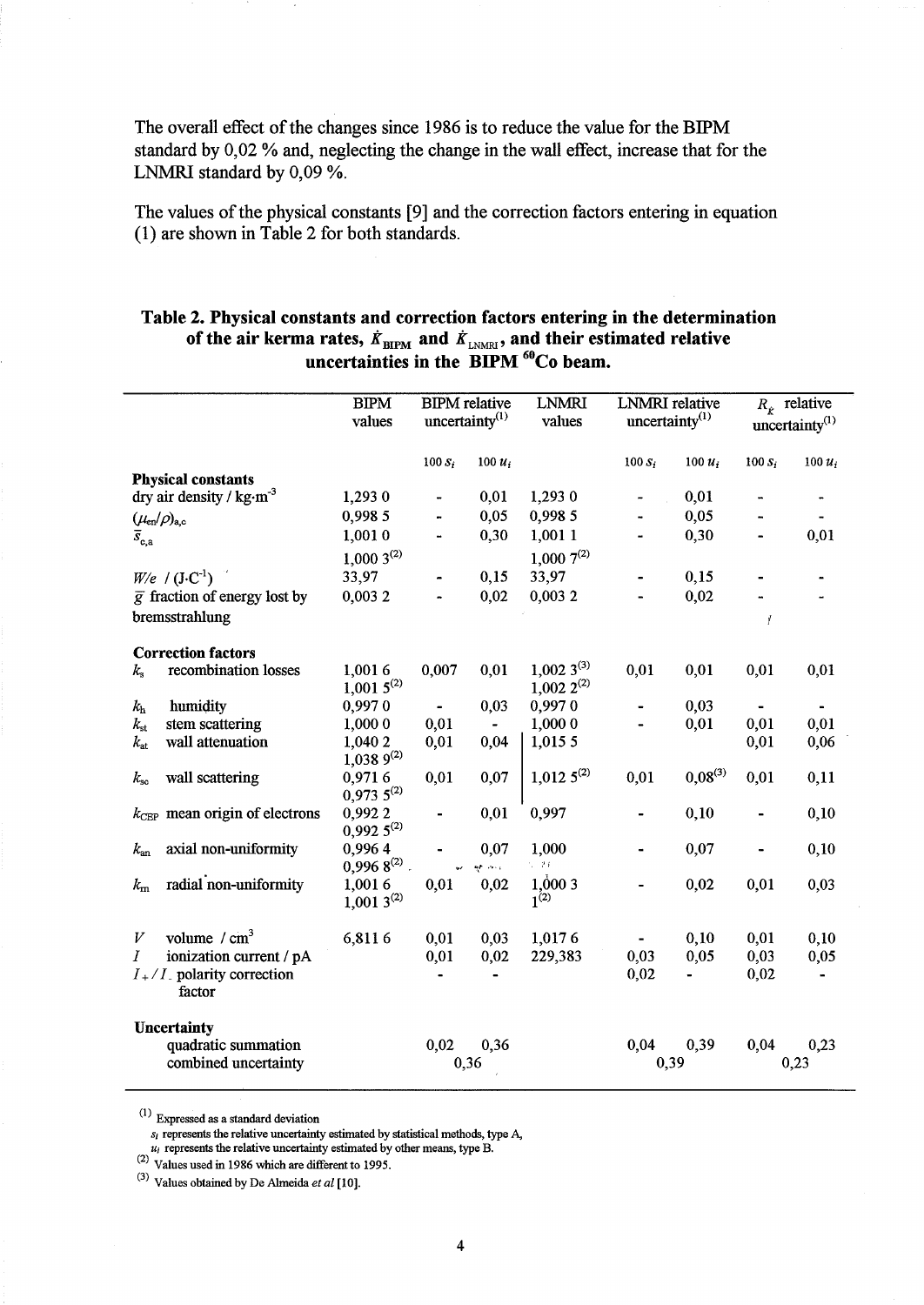#### 6. Results of the comparison

The values of the air kerma rate (see Table 3) refer by convention to an evacuated path length between source and standard and are given at the reference date of 1995-01-01, Oh UT (the half life of <sup>60</sup>Co is taken as (1 925,5 d,  $\sigma$  = 0,5 d) [11]). The value used for the linear attenuation coefficient of air was  $7.5 \times 10^{-3}$  m<sup>-1</sup> in 1986 and 7,8  $10^{-3}$  m<sup>-1</sup> in 1995.

The  $\dot{K}_{\text{BIPM}}$  value is the mean of 8 series of 60 measurements which were performed over the four months before and immediately after the measurements with the LNMRI standard.

Temperature and pressure corrections are made for each measurement. The temperature was controlled and did not fluctuate more than 0,05 °C during the whole series of 60 measurements made with the LNMRI standard. The humidity was between 42 % and 45 % during the measurements and the correction factor remains unchanged at the CCEMRI(I) recommended value [12].

The result of the comparison  $R_{\vec{k}} = \dot{K}_{\text{LNMRI}} / \dot{K}_{\text{BIPM}}$  is given in Table 3. Some of the uncertainties in  $\dot{K}$  which appear in both the BIPM and LNMRI determinations (such as air density,  $W/e$ ,  $\mu_{en}/\rho$ ,  $\bar{g}$ ,  $\bar{s}_{c,a}$  and  $k_h$ ) cancel when evaluating the uncertainty of  $R_k$ (see Table 2). The ratio of the air kerma rates determined by the LNMRI and the BIPM standards is 1,000 5 with  $\sigma = 0.002$  3. The present result for  $R_{\hat{k}}$  agrees with the value obtained in the 1986 comparison well within the statistical uncertainties.

| Year of<br>comparison | <b>LNMRI</b><br>Standard | $\tilde{\boldsymbol{K}}_{\text{LNNRI}}$<br>/ $mGy·s^{-1}$ | $\dot{K}_{\texttt{BIPM}}$<br>/ $mGy s-1$                   | $R_{\vec{k}} = \dot{K}_{\text{LNMRI}} / \dot{K}_{\text{BIPM}}$ |
|-----------------------|--------------------------|-----------------------------------------------------------|------------------------------------------------------------|----------------------------------------------------------------|
| 1986                  | CC01-108                 | 0,120 98<br>where they                                    | 0,120 82<br>$\mathcal{I}_\bullet=\mathcal{I}(\mathcal{I})$ | 1,0013<br>$\sigma$ = 0,002 6                                   |
|                       | CC01-110                 | 0,120 89                                                  | 0,120 82                                                   | 1,000 6<br>$\sigma$ = 0,002 6                                  |
| 1995                  | CC01-110                 | 6,010 2                                                   | 6,0077                                                     | 1,000 4<br>$\sigma = 0,0023$                                   |

|  |  | Table 3. Results of the LNMRI-BIPM comparisons. |  |
|--|--|-------------------------------------------------|--|
|--|--|-------------------------------------------------|--|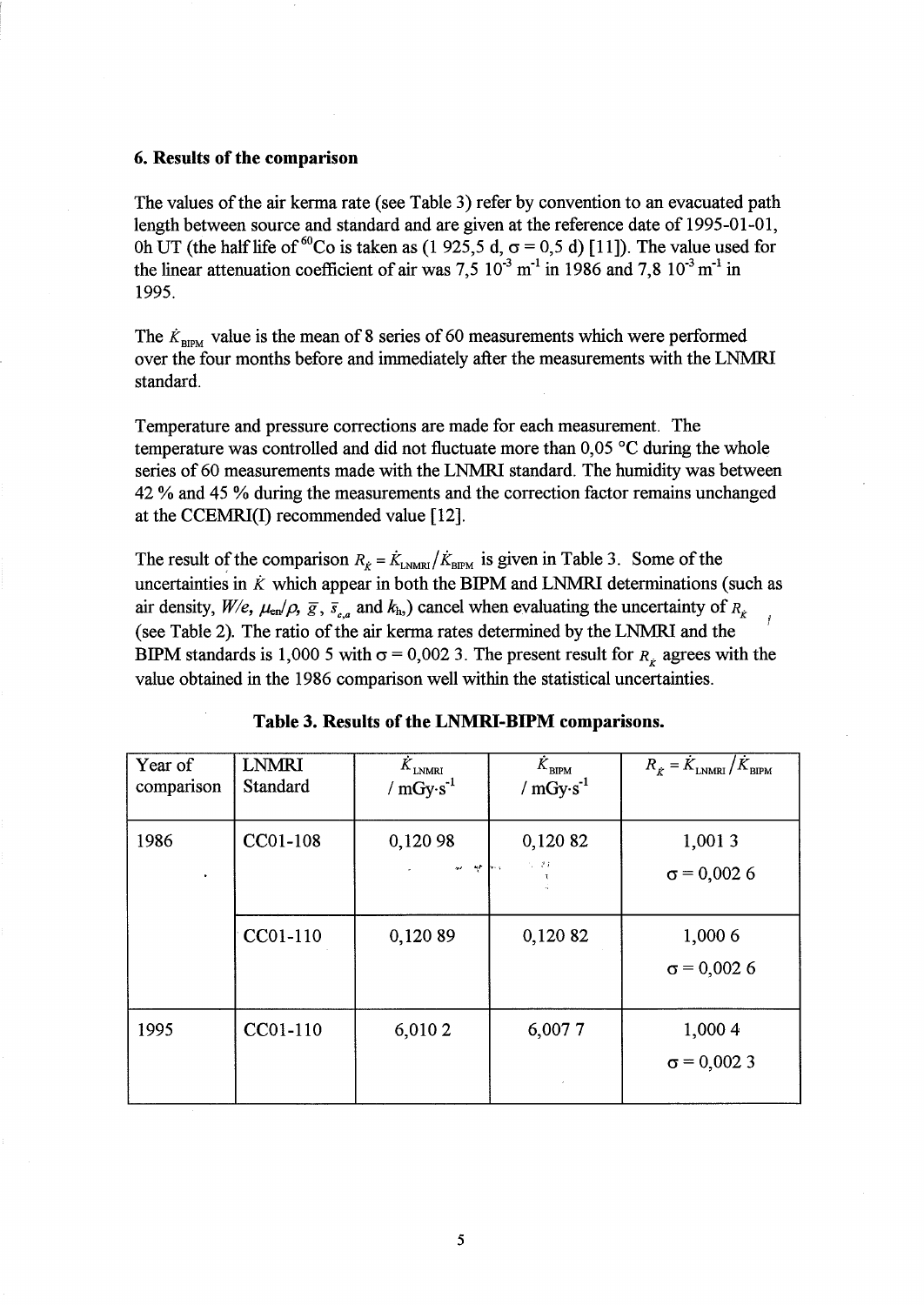## 7. **Conclusion**

The result of the present comparison shows close agreement between the LNMRI and the BIPM standards for  ${}^{60}Co$ , within the estimated uncertainties. This result confirms the good agreement observed in 1986 and the stability of the two standards.

The results of comparisons in  ${}^{60}Co$  radiation using standards of the same type (CCO1) and NDlO05) as that used by the LNMRI are shown in Table 4. As can be seen, they agree to within  $\pm$  0,2 %. Since the correction factors are very similar for all these chambers, the differences observed in the results derive mainly from the volume determinations. However, the SZMDM result appears rather low. This laboratory, however, applies a correction for axial non-uniformity of  $3 \cdot 10^{-3}$ , whereas the others used a value of  $2 \cdot 10^{-4}$  or less.

|  |  | Table 4. Comparison of $\dot{K}_{lab}$ with $\dot{K}_{BIPM}$ for national standards of the same type. |  |
|--|--|-------------------------------------------------------------------------------------------------------|--|
|--|--|-------------------------------------------------------------------------------------------------------|--|

| Laboratory                       | $R_{\dot{K}} = \dot{K}_{\text{lab}} / \dot{K}_{\text{BIPM}}$ |
|----------------------------------|--------------------------------------------------------------|
|                                  | $^{60}Co$                                                    |
| LNMRI present work               | 1,000 4                                                      |
| <b>BEV</b> [13]                  | 1,002 9                                                      |
| <b>OMH</b> [14]                  | 1,002 5                                                      |
| UDZ[15]                          | 0,9992                                                       |
| $\sum_{i=1}^{\infty}$ SZMDM [16] | 0,9982                                                       |

 $\mathbf{r}$ 

The results of all the international comparisons of air kerma in  ${}^{60}Co$  radiation made at the BIPM are shown in Figure 1. The results obtained using CC01 type standards are in good agreement with the results of comparisons made with other types of standard. The standard deviation of these 24 national laboratory comparisons is 0,2 %.

#### **References**

- [1] BOUTILLON M. and NIATEL M. -T., A study of a graphite cavity chamber for absolute measurements of <sup>60</sup>Co gamma rays, *Metrologia*, 1973, 9, 139-146.
- [2] PERROCHE A.-M. and BOUTILLON M., Measuring conditions used for the calibration of ionization chambers at the BIPM, *Rapport BIPM-91/5,* 1991, 11 pages.
- [3] BOUTILLON M. and PERROCHE A.-M., Radial non-uniformity of the BIPM  ${}^{60}Co$ beam, *Rapport BIPM-89/2,* 1989,9 pages.
- [4] NIATEL, M.T., Private communication.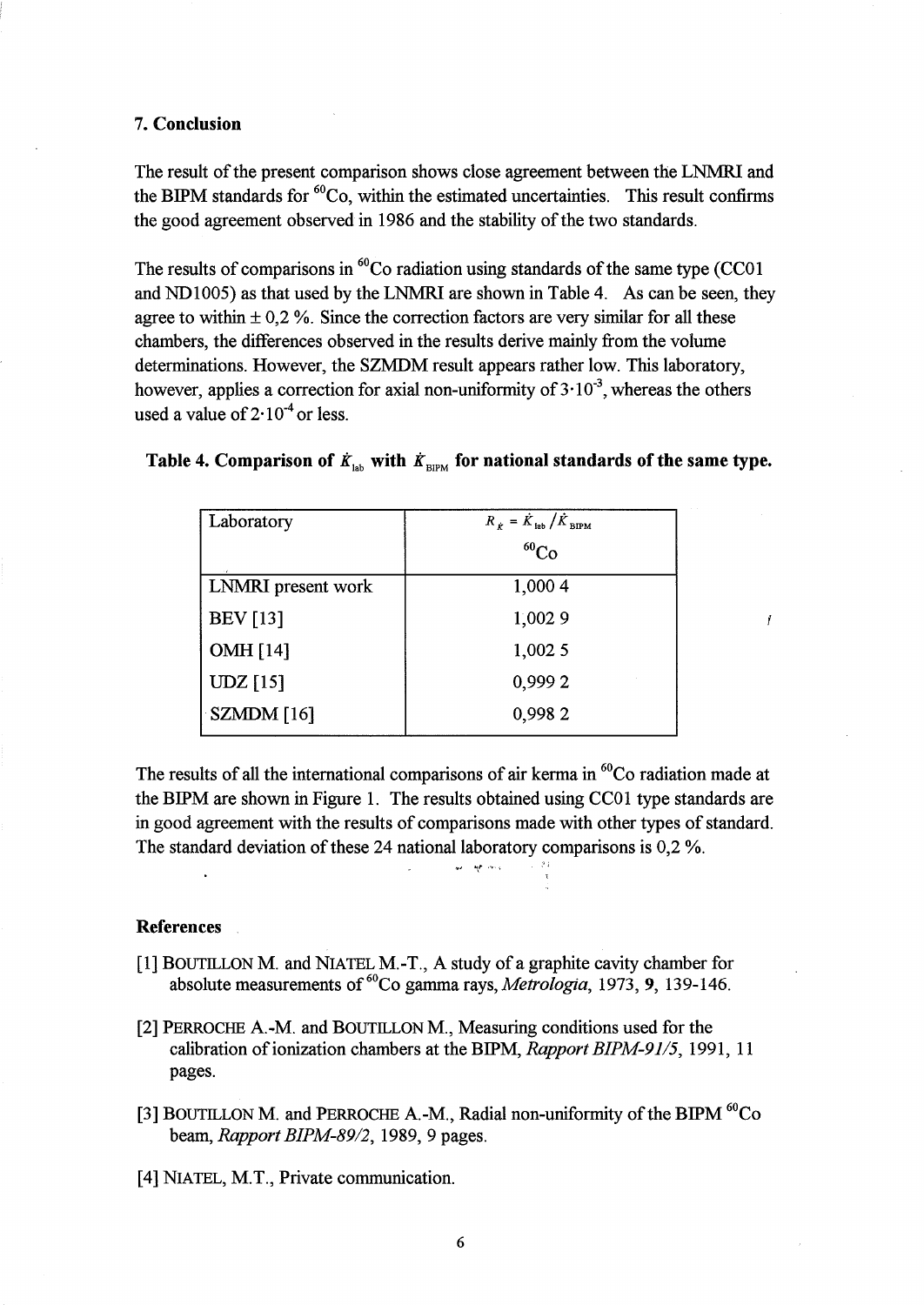- [5] DE ALMEIDA C.E. and NIATELM.-T., Comparisons between IRD and BIPM exposure and air kerma standards for cobalt-60 gamma rays, *Rapport BIPM-*86/12, 1986, 9 pages.
- [6] ROGERS D.W.O. and BIELAJEW AF., Wall attenuation and scatter corrections for ion chambers: measurements versus calculations, *Phys.Med.Biol.*, 1990, 35, 1065-1078.
- [7] BIELAJEW AF. and ROGERS D.W.O., Implications of new correction factors on primary air kerma standards in 6°Co-beams, *Phys.Med.Biol.,* 1992,37, 1283-1291.
- [8] PERROCHE A.-M., BOUTILLON M. and LEITNER A., Comparison of the standards of air kerma and absorbed dose to water of the BEV and the BIPM for  ${}^{60}Co$  y rays, *Rapport BIPM-94/7,* 1994, 7 pages.
- [9] BIPM, Constantes physiques pour les etalons de mesure de rayonnement, *BIPM Com. Cons. Etalons Mes. Ray. Ionisants, Section (I), 1985, 11, p. R45 (Paris,* Offilib).
- [10] DE ALMEIDA C.E., RODRIGUES L.N., CECATTI E.R. and MALAMUT C., Exposure and air-kerma standards for cobalt-60 gamma rays, *Revista* de *Fisica Aplicada e Instrumentat{:iio,* 1990,5,211-228.
- f [11] IAEA, X- and gamma-ray standards for detector calibration, *IAEA TECDOC-619,*  1991.
- [12] BIPM *Com. Cons. Etalons Mes. Ray. Ionisants, Section (I), 4,1977,* Recommendation CCEMRI(I) - 1, p R(I) 13 (Paris, Offilib).
- [13] ALLISY-ROBERTS P.J., BOUTILLON M. and WITZANI J., Comparisons of the standards of air kerma of the BEV and the BIPM for  $^{137}Cs$  and  $^{60}Co$   $\gamma$  rays, *Rapport BIPM-95/5,* 1995,9 pages.
- [14] PERROCHE A.-M., BOUTILLON M. and CSETE I., Comparison of the standards of air kerma of the OMH and the BIPM for  $^{137}$ Cs and  $^{50}$ Co  $\gamma$  rays, *Rapport BIPM*-94/13, 1994, 10 pages.
- [15] PERROCHE A.-M., BOUTILLON M., KOVAR I. and WAGNER R., Comparison of the air kerma standards of the UDZ and the BIPM for 60Co radiation, *Rapport BIPM-93/1*, 1993, 6 pages.
- [16] PERROCHE A.-M. and SPASIC JOKIC V., Comparison of the air kerma standards of the SZMDM and the BIPM for 60Co radiation, *Rapport BIPM-92/3,* 1992, 6 pages.

(February 1996)